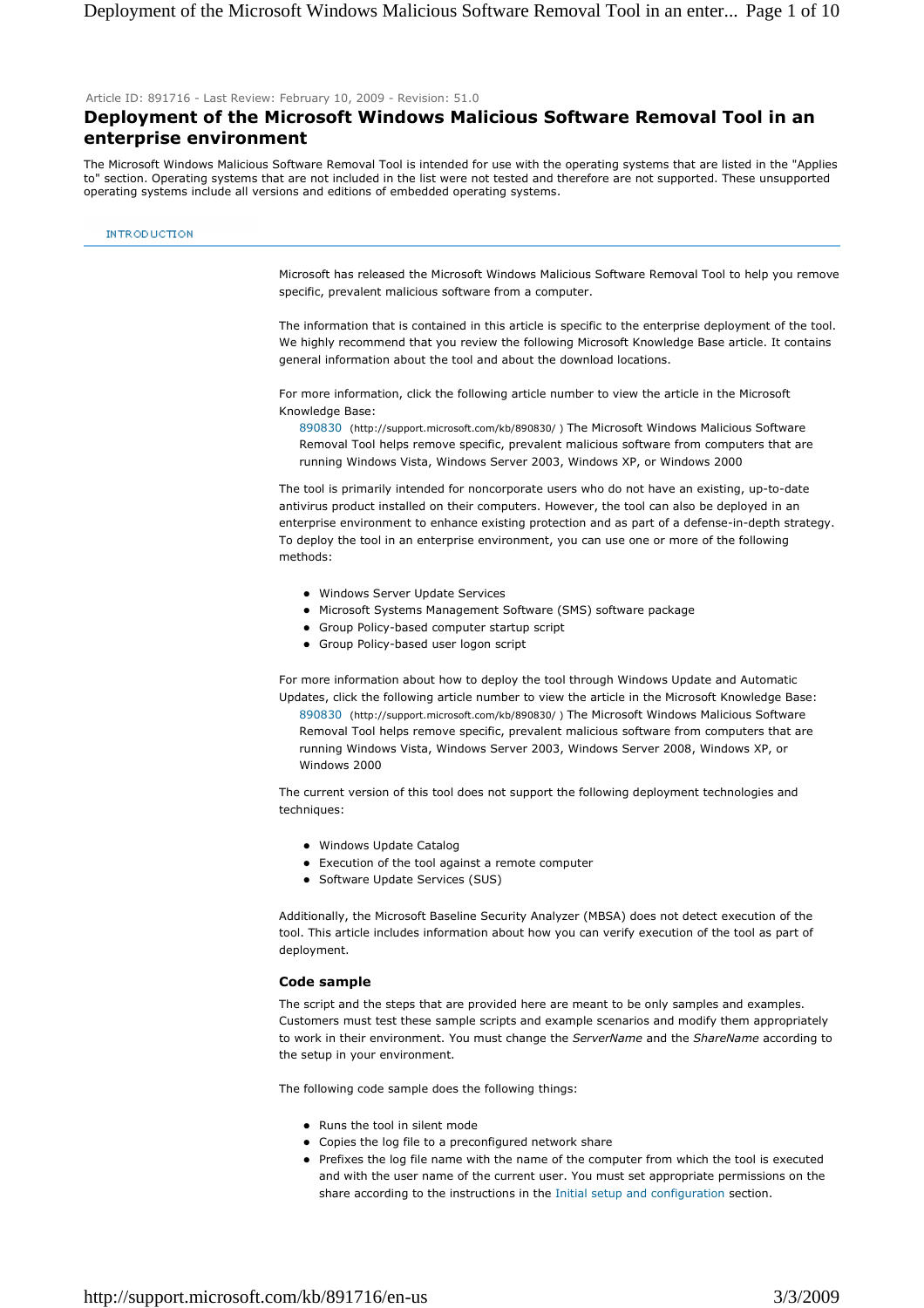REM In this example, the script is named RunMRT.cmd. REM The Sleep.exe utility is used to delay the execution of the tool when used as a REM startup script. See the "Known issues" section for details. @echo off call \\ServerName\ShareName\Sleep.exe 5 Start /wait \\ServerName\ShareName\Windows-KB890830-V2.7.exe /q

copy %windir%\debug\mrt.log \\ServerName\ShareName\Logs\%computername%\_%username% \_mrt.log

**Note** In this code sample, *ServerName* is a placeholder for the name of your server, and *ShareName* is a placeholder for the name of your share.

### **Initial setup and configuration**

This section is intended for administrators who are using a startup script or a logon script to deploy this tool. If you are using SMS, you can continue to the "Deployment methods" section.

To configure the server and the share, follow these steps:

- 1. Set up a share on a member server. Then name the share *ShareName*.
- 2. Copy the tool and the sample script, RunMRT.cmd, to the share. See the Code sample section for details.
- 3. Configure the following share permissions and NTFS file system permissions:
	- Share permissions:
		- a. Add the domain user account for the user who is managing this share, and then click **Full Control**.
		- b. Remove the Everyone group.
		- c. If you use the computer startup script method, add the Domain Computers group together with Change and Read permissions.
		- d. If you use the logon script method, add the Authenticated Users group together with Change and Read permissions.
	- NTFS permissions:
		- a. Add the domain user account for the user who is managing this share, and then click **Full Control**.
		- b. Remove the Everyone group if it is in the list.

**Note** If you receive an error message when you remove the Everyone group, click **Advanced** on the **Security** tab, and then click to clear the **Allow inheritable permissions from parent to propagate to this object** check box.

- c. If you use the computer startup script method, grant the Domain Computers group Read & Execute permissions, List Folder Contents permissions, and Read permissions.
- d. If you use the logon script method, grant the Authenticated Users group Read & Execute permissions, List Folder Contents permissions, and Read permissions.
- 4. Under the ShareName folder, create a folder that is named "Logs."

This folder is where the final log files will be collected after the tool runs on the client computers.

5. To configure the NTFS permissions on the Logs folder, follow these steps.

**Note** Do not change the Share permissions in this step.

- a. Add the domain user account for the user who is managing this share, and then click **Full Control**.
- b. If you use the computer startup script method, give the Domain Computers group Modify permissions, "Read & Execute" permissions, List Folder Contents permissions, Read permissions, and Write permissions.
- c. If you use the logon script method, give the Authenticated Users group Modify permissions, "Read & Execute" permissions, List Folder Contents permissions, Read permissions, and Write permissions.

# **Deployment methods**

**Note** To run this tool, you must have Administrator permissions or System permissions,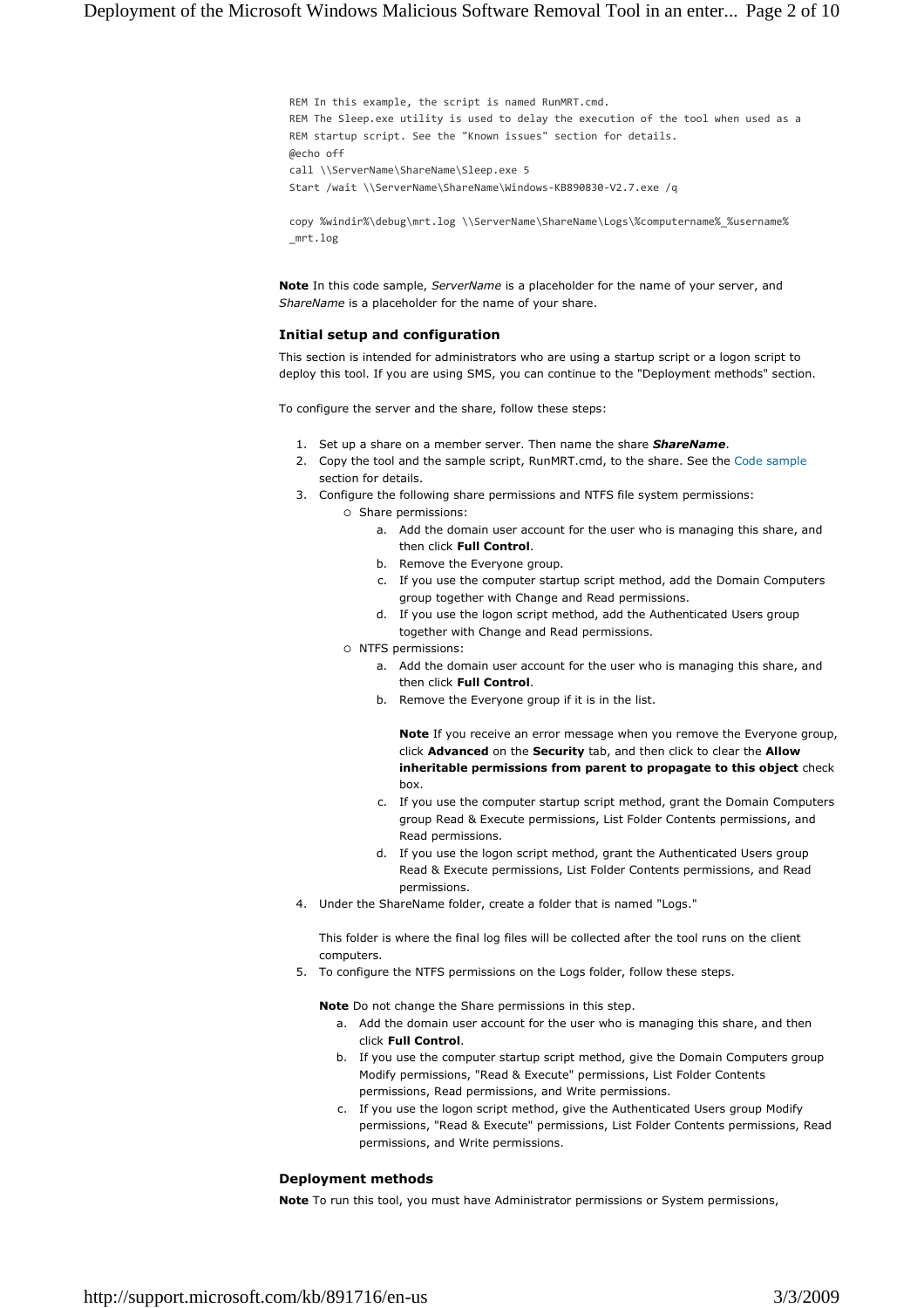regardless of the deployment option that you choose.

#### **How to use the SMS software package**

The following example provides step-by-step instructions for using SMS 2003. The steps for using SMS 2.0 resemble these steps.

- 1. Extract the Mrt.exe file from the package that is named Windows-KB890830-V1.34- ENU.exe /x.
- 2. Create a .bat file to start Mrt.exe and to capture the return code by using ISMIF32.exe.

The following is an example.

```
@echo off
Mrt.exe /q
If errorlevel 13 goto error13
If errorlevel 12 goto error12
Goto end
:error13
Ismif32.exe –f MIFFILE –p MIFNAME –d "text about error 13"
Goto end
:error12
Ismif32.exe –f MIFFILE –p MIFNAME –d "text about error 12"
Goto end
```

```
:end
```
For more information about Ismif32.exe, click the following article numbers to view the articles in the Microsoft Knowledge Base:

268791 (http://support.microsoft.com/kb/268791/ ) How a status Management Information Format (MIF) file produced by the ISMIF32.exe file is processed in SMS 2.0

186415 (http://support.microsoft.com/kb/186415/ ) Status MIF creator, Ismif32.exe is available

- 3. To create a package in the SMS 2003 console, follow these steps:
	- a. Open the SMS Administrator Console.
	- b. Right-click the **Packages** node, click **New**, and then click **Package**.

The **Package Properties** dialog box is displayed.

- c. On the **General** tab, name the package.
- d. On the **Data Source** tab, click to select the **This package contains source files** check box.
- e. Click **Set**, and then choose a source directory that contains the tool.
- f. On the **Distribution Settings** tab, set the **Sending priority** to **High**.
- g. On the **Reporting** tab, click **Use these fields for status MIF matching**, and then specify a name for the **MIF file name** field and for the **Name** field.

#### **Version** and **Publisher** are optional.

h. Click **OK** to create the package.

- 4. To specify a Distribution Point (DP) to the package, follow these steps:
	- a. In the SMS 2003 console, locate the new package under the **Packages** node.
	- b. Expand the package. Right-click **Distribution Points**, point to **New**, and then click **Distribution Points**.
	- c. Start the New Distribution Points Wizard. Select an existing Distribution Point.
	- d. Click **Finish** to close the wizard.
- 5. To add the batch file that was previously created to the new package, follow these steps:
	- a. Under the new package node, click the **Programs** node.
	- b. Right-click **Programs**, point to **New**, and then click **Program**.
	- c. Click the **General** tab, and then enter a valid name.
	- d. At the **Command line**, click **Browse** to select the batch file that you created to start Mrt.exe.
	- e. Change **Run** to **Hidden**. Change **After** to **No action required**.
	- f. Click the **Requirements** tab, and then click **This program can run only on specified client operating systems**.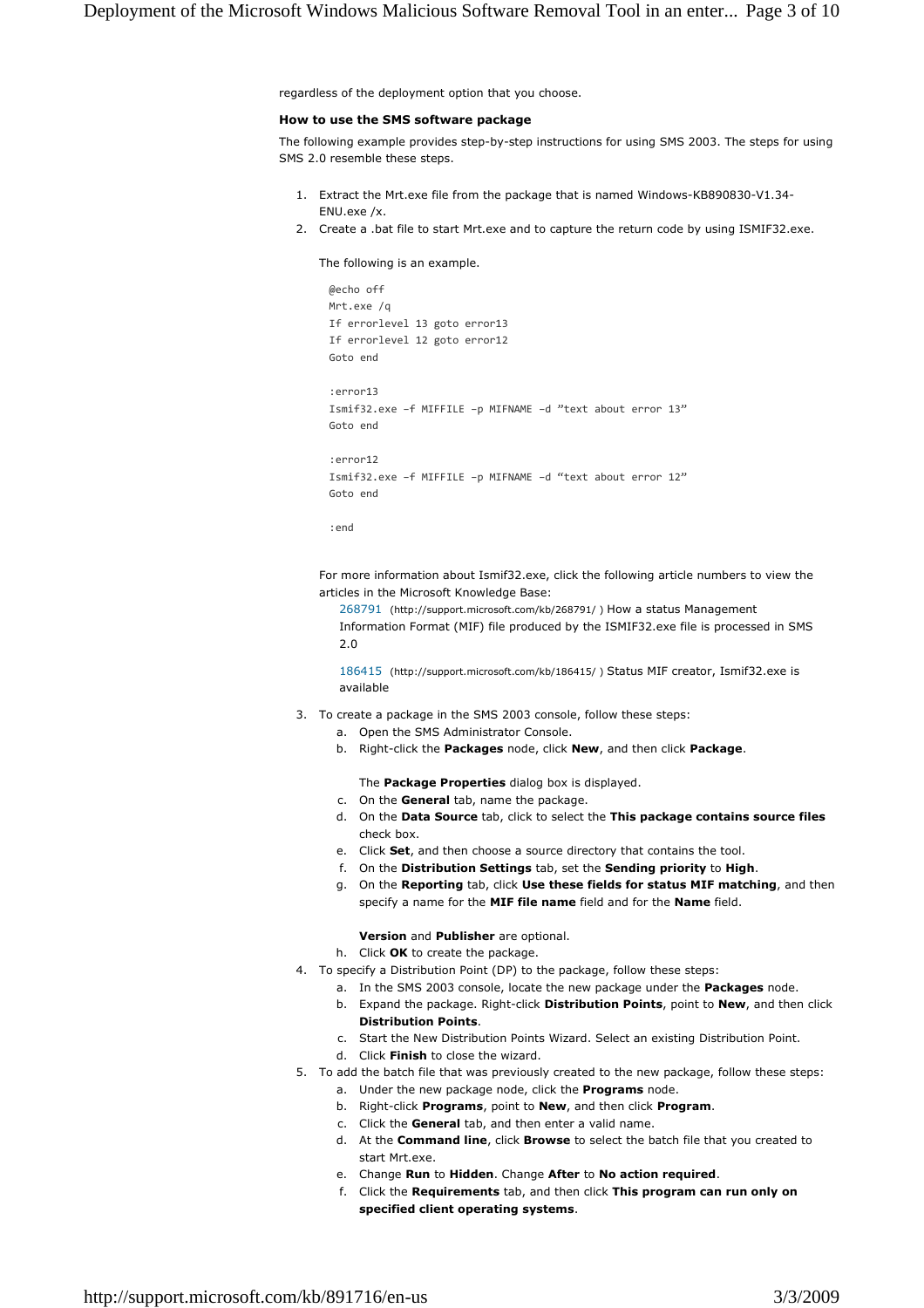- g. Click **All x86 Windows 2000**, **All x86 Windows Server 2003**, and **All x86 Windows XP**.
- h. Click the **Environment** tab, click **Whether a user is logged** in the **Program can run** list. Set the **Run** mode to **Run with administrative rights**.
- i. Click **OK** to close the dialog box.
- 6. To create an advertisement to advertise the program to clients, follow these steps:
	- a. Right-click the **Advertisement** node, click **New**, and then click **Advertisement**. b. On the **General** tab, enter a name for the advertisement. In the **Package** field,
	- select the package that you previously created. In the **Program** field, select the program that you previously created. Click **Browse**, and then click the **All System** collection or select a collection of computers that only includes Microsoft Windows 2000 and later versions.
	- c. On the **Schedule** tab, leave the default options if you want the program to only run one time. To run the program on a schedule, assign a schedule interval.
	- d. Set the **Priority** to **High**.
	- e. Click **OK** to create the advertisement.

# **How to use a Group Policy-based computer startup script**

This method requires you to restart the client computer after you set up the script and after you apply the Group Policy setting.

- 1. Set up the shares. To do this, follow the steps in the Initial setup and configuration section.
- 2. Set up the startup script. To do this, follow these steps:
	- a. In the **Active Directory Users and Computers** MMC snap-in, right-click the domain name, and then click **Properties**.
	- b. Click the **Group Policy** tab.
	- c. Click **New** to create a new Group Policy object (GPO), and type **MRT Deployment** for the name of the policy.
	- d. Click the new policy, and then click **Edit**.
	- e. Expand **Windows Settings for Computer Configuration**, and then click **Scripts**.
	- f. Double-click **Logon**, and then click **Add**.

The **Add a Script** dialog box is displayed.

- g. In the **Script Name** box, type **\\***ServerName***\***ShareName***\RunMRT.cmd**.
- h. Click **OK**, and then click **Apply**.
- 3. Restart the client computers that are members of this domain.

### **How to use a Group Policy-based user logon script**

This method requires that the logon user account is a domain account and is a member of the local administrator's group on the client computer.

- 1. Set up the shares. To do this, follow the steps in the Initial setup and configuration section.
- 2. Set up the logon script. To do this, follow these steps:
	- a. In the **Active Directory Users and Computers** MMC snap-in, right-click the domain name, and then click **Properties**.
	- b. Click the **Group Policy** tab.
	- c. Click **New** to create a new GPO, and then type **MRT Deployment** for the name.
	- d. Click the new policy, and then click **Edit**.
	- e. Expand **Windows Settings for User Configuration**, and then click **Scripts**.
	- f. Double-click **Logon**, and then click **Add**. The **Add a Script** dialog box is displayed.
	- g. In the **Script Name** box, type **\\***ServerName***\***ShareName***\RunMRT.cmd**.
	- h. Click **OK**, and then click **Apply**.
- 3. Log off and then log on to the client computers.

In this scenario, the script and the tool will run under the context of the logged-on user. If this user does not belong to the local administrators group or does not have sufficient permissions, the tool will not run and will not return the appropriate return code. For more information about how to use startup scripts and logon scripts, click the following article numbers to view the articles in the Microsoft Knowledge Base:

- 198642 (http://support.microsoft.com/kb/198642/ ) Overview of logon, logoff, startup, and shutdown scripts in Windows 2000
- 322241 (http://support.microsoft.com/kb/322241/ ) How to assign scripts in Windows 2000

# **Additional information that is relevant to enterprise deployment**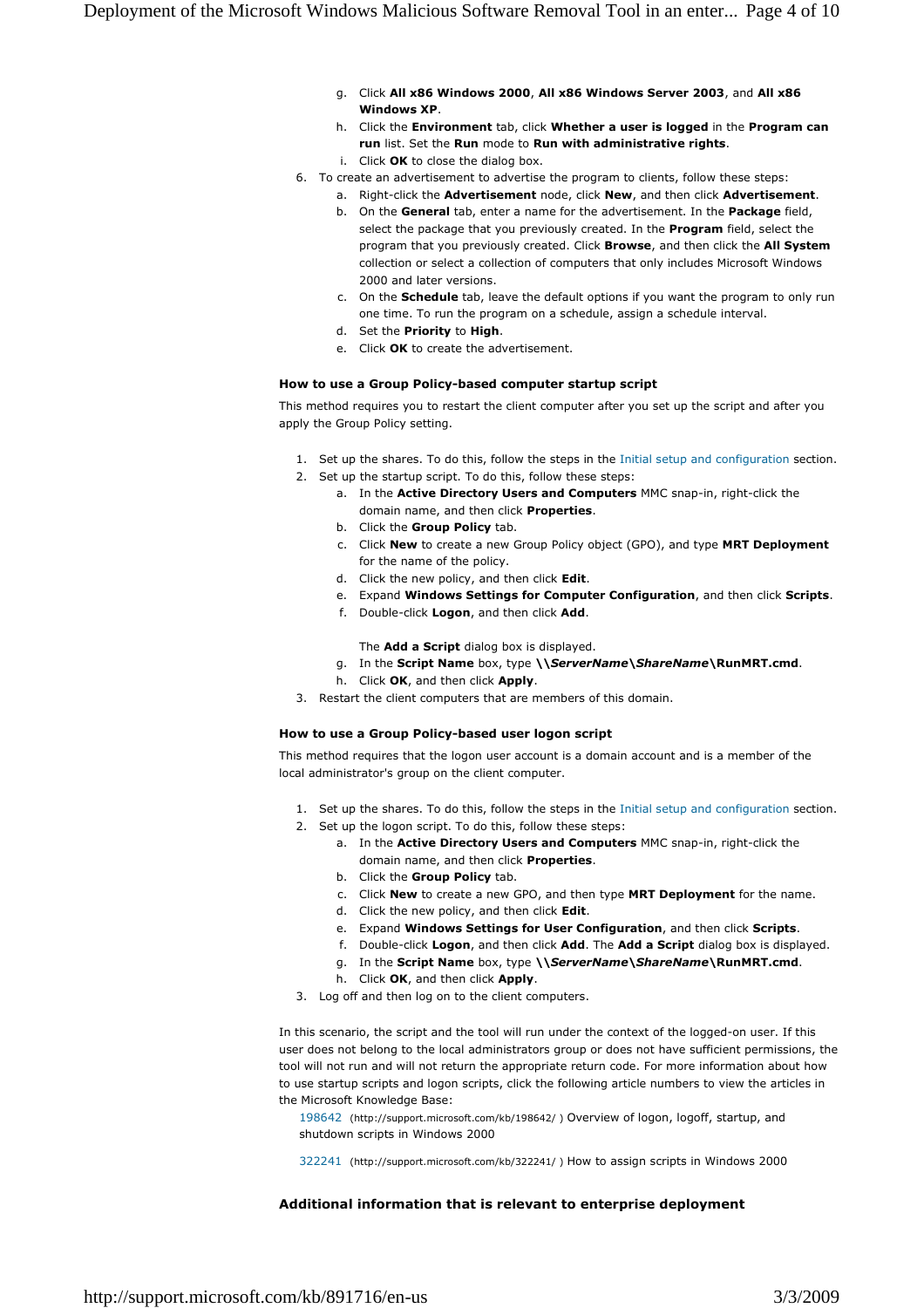#### **How to examine return codes**

You can examine the return code of the tool in your deployment logon script or in your deployment startup script to verify the results of execution. See the Code sample section for an example of how to do this.

The following list contains the valid return codes.

#### **How to parse the log file**

The Malicious Software Removal Tool writes details about the result of its execution in the % windir%\debug\mrt.log log file.

#### **Notes**

- This log file is available only in English.
- Starting with version 1.2 of the removal tool (March 2005), this log file uses Unicode text. Before version 1.2, the log file used ANSI text.
- The log file format has changed with version 1.2, and we recommend that you download and use the latest version of the tool.

If this log file already exists, the tool appends to the existing file.

- You can use a command script that resembles the previous example to capture the return code and to collect the files to a network share.
- Because of the switch from ANSI to Unicode, version 1.2 of the removal tool will copy any ANSI versions of the Mrt.log file in the %windir%\debug folder to Mrt.log.old in the same directory. Version 1.2 also creates a new Unicode version of the Mrt.log file in that same directory. Like the ANSI version, this log file will be appended to each month's release.

The following example is an Mrt.log file from a computer that was infected with the Sasser.A worm: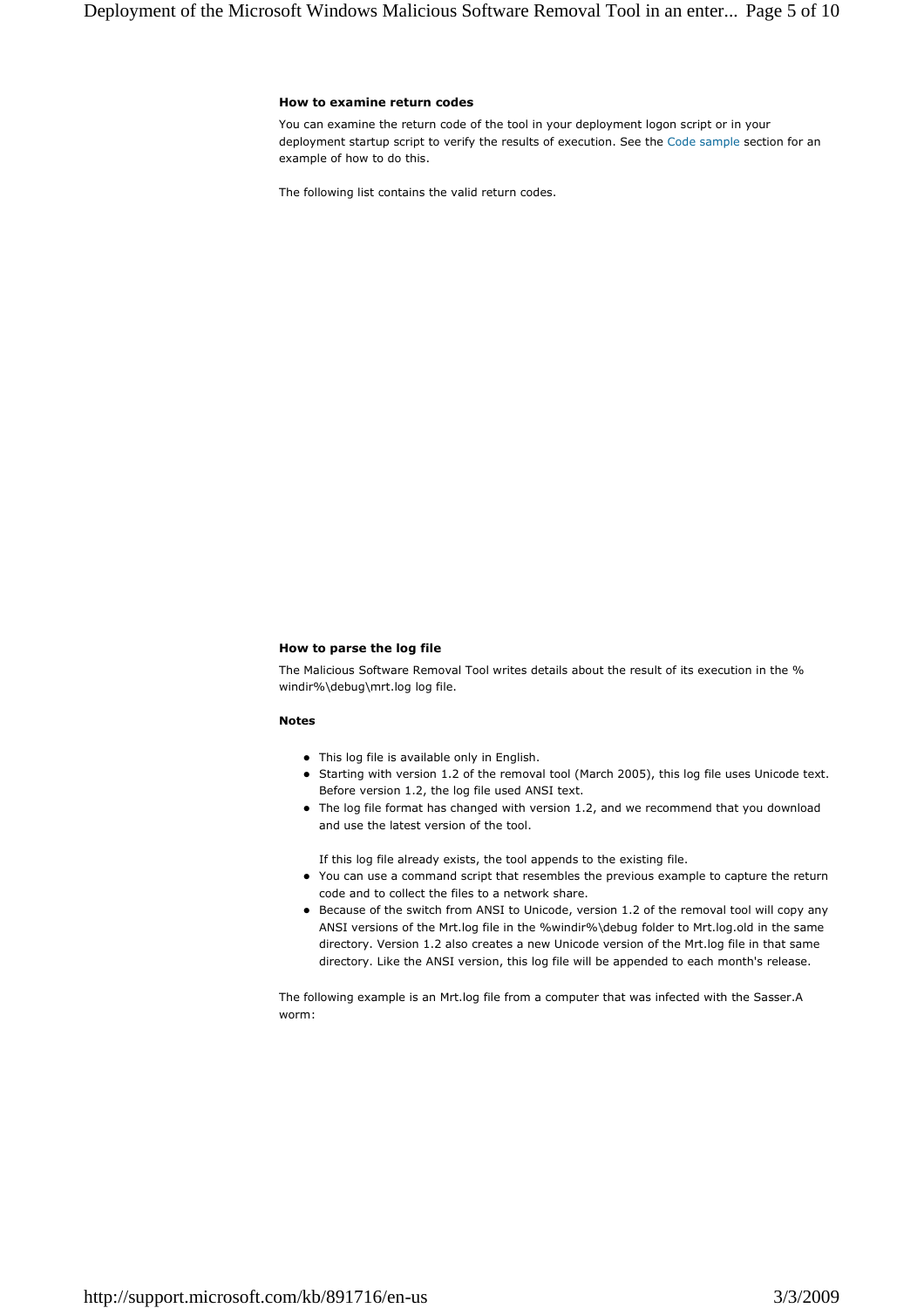Microsoft Windows Malicious Software Removal Tool v1.28, April 2007 Started On Mon Mar 19 13:15:07 2007

Quick Scan Results:

---------------- Found virus: Win32/Sasser.A.worm in file://C:\WINDOWS\avserve.exe Found virus: Win32/Sasser.A.worm in regkey://HKLM\SOFTWARE\MICROSOFT\WINDOWS\CURRENTVERSION\RUN\\avserve.exe Found virus: Win32/Sasser.A.worm in runkey://HKLM\SOFTWARE\MICROSOFT\WINDOWS\CURRENTVERSION\RUN\\avserve.exe Found virus: Win32/Sasser.A.worm in file://C:\WINDOWS\avserve.exe

Quick Scan Removal Results

---------------- Start 'remove' for regkey://HKLM\SOFTWARE\MICROSOFT\WINDOWS\CURRENTVERSION\RUN\\avserve.exe Operation succeeded !

Start 'remove' for runkey://HKLM\SOFTWARE\MICROSOFT\WINDOWS\CURRENTVERSION\RUN\\avserve.exe Operation succeeded !

Start 'remove' for file://\\?\C:\WINDOWS\avserve.exe Operation succeeded !

Results Summary:

---------------- Found Win32/Sasser.A.worm and Removed!

Return code: 6 Microsoft Windows Malicious Software Removal Tool Finished On Mon Mar 19 13:15:57 2007

### The following is an example log file where no malicious software is found.

Microsoft Windows Malicious Software Removal Tool v1.2, March 2005 Started On Wed May 01 21:19:01 2002

Results Summary: ---------------- No infection found.

Return code: 0 Microsoft Windows Malicious Software Removal Tool Finished On Wed May 01 21:19:05 2002

The following is a sample log file in which errors are found.

For more information about warnings and errors that are caused by the tool, click the following article number to view the article in the Microsoft Knowledge Base:

891717 (http://support.microsoft.com/kb/891717/ ) How to troubleshoot an error when you run the Microsoft Windows Malicious Software Removal Tool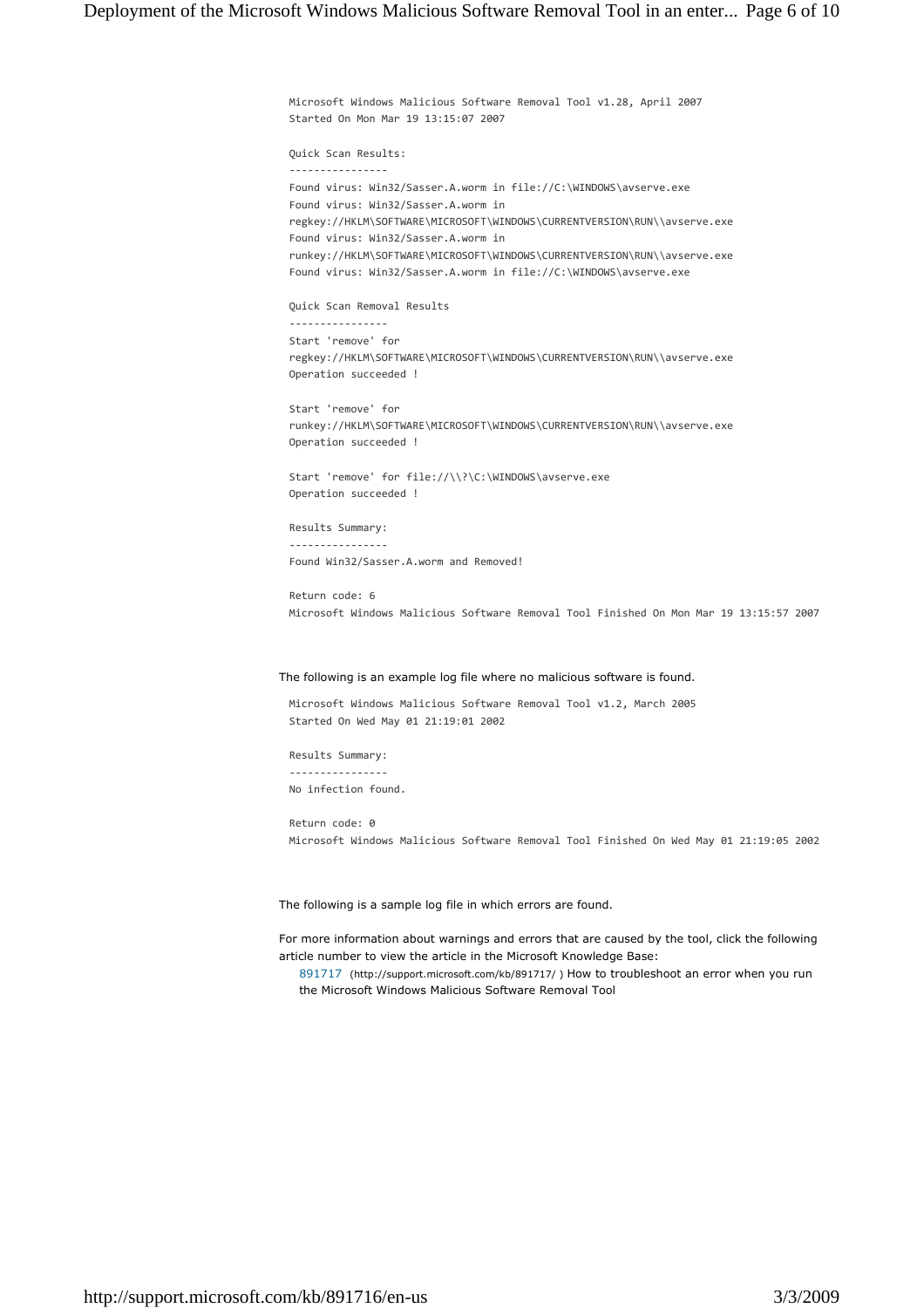Microsoft Windows Malicious Software Removal Tool v1.2, March 2005 Started On Wed May 01 21:27:57 2002 Scanning Results: ---------------- Found virus: Win32/HLLW.Gaobot.ZF in process 1880 Found virus: Win32/HLLW.Gaobot.ZF in process 1880 Found virus: Win32/HLLW.Gaobot.ZF in file C:\WINDOWS\System32\winsec16.exe Found virus: Win32/HLLW.Gaobot.ZF in process 1880 Found virus: Win32/HLLW.Gaobot.ZF in process 1880 Found virus: Win32/HLLW.Gaobot.ZF in file C:\WINDOWS\System32\winsec16.exe Found virus: Win32/HLLW.Gaobot.ZF in file C:\WINDOWS\System32\winsec16.exe Removal Results: ---------------- Terminating process with pid 1880

->Sysclean ERROR: Failed to kill process with PID: 1880 (Win32 Error Code: 0x00000102 (258):The wait operation timed out.) [697] Operation failed !

Terminating process with pid 1880 Operation had previously completed.

Terminating process with pid 1880 Operation had previously completed.

Deleting registry value HKLM\SOFTWARE\Microsoft\Windows\CurrentVersion\RunServices, entry: WinSec Operation succeeded !

Terminating process with pid 1880 Operation had previously completed.

Deleting registry value HKLM\SOFTWARE\Microsoft\Windows\CurrentVersion\Run, entry: WinSec Operation succeeded !

Writing in file C:\WINDOWS\system32\drivers\etc\hosts Operation succeeded !

Deleting file C:\WINDOWS\System32\winsec16.exe Operation succeeded !

Deleting file C:\WINDOWS\System32\winsec16.exe Operation had previously completed.

Deleting file C:\WINDOWS\System32\winsec16.exe Operation had previously completed.

#### Results Summary: ----------------

For cleaning Win32/HLLW.Gaobot.ZF, the system must be restarted. Found Win32/HLLW.Gaobot.ZF, partially removed.

#### **Known issues**

When you run the tool by using a startup script, error messages that resemble the following error message may be logged in the Mrt.log file:

Error: MemScanGetImagePathFromPid(pid: 552) failed. 0x00000005: Access is denied.

**Note** The pid number will vary.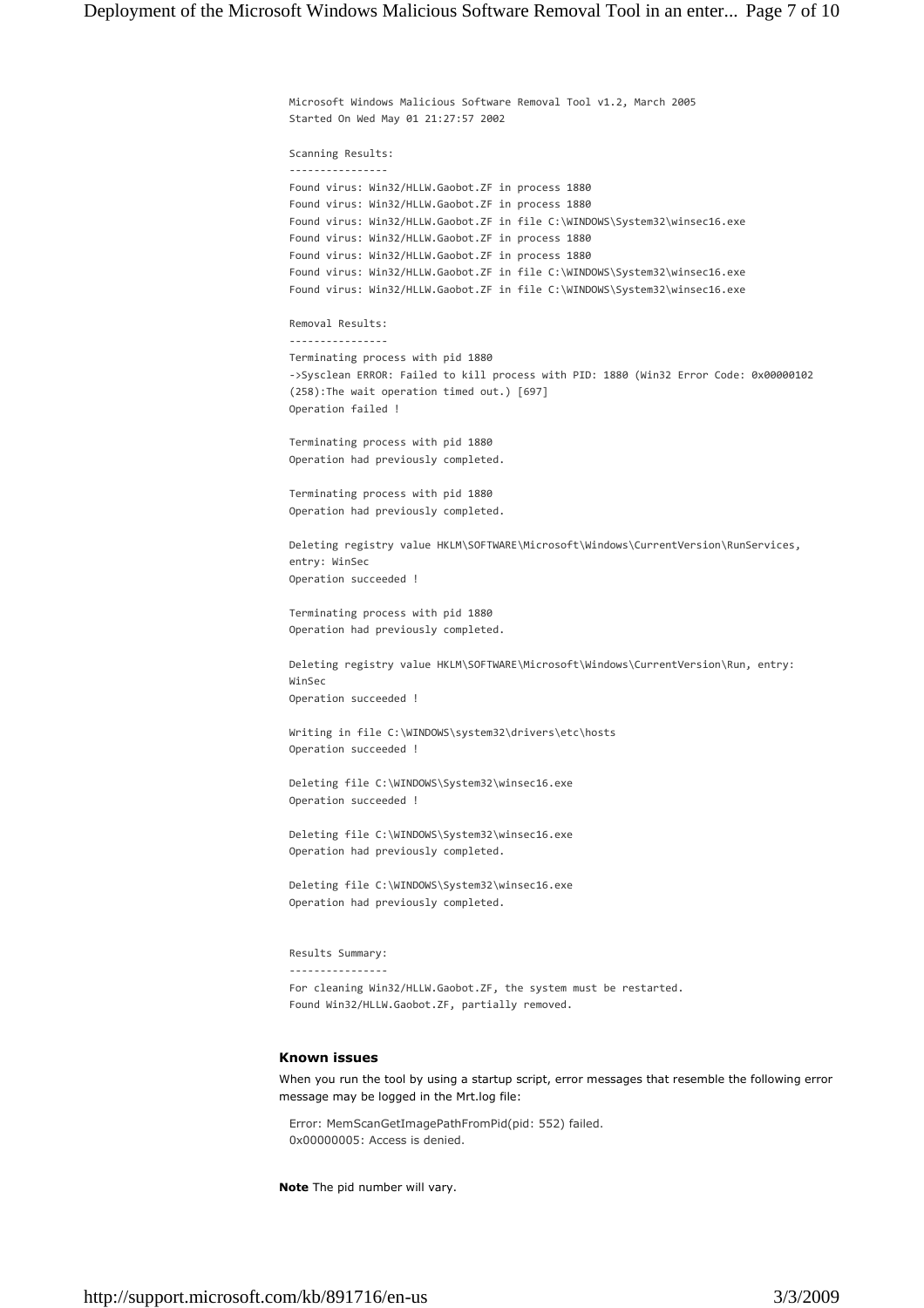This error message occurs when a process is just starting or when a process has been recently stopped. The only effect is that the process that is designated by the pid is not scanned.

To work around this problem, use the Sleep.exe Platform SDK utility to delay five seconds in the startup script before you run the tool. See the previous sample script. This delay lets processes on the computer stabilize after the restart process.

#### **FAQ**

# **Q1. When I test my startup or logon script to deploy the tool, I do not see the log files that are being copied to the network share that I set up. Why?**

A1. This is frequently caused by permissions issues. For example, the account that the removal tool was run from does not have Write permission to the share. To troubleshoot this, first make sure that the tool ran by checking the registry key. Alternatively, you can look for the presence of the log file on the client computer. If the tool successfully ran, you can test a simple script and make sure that it can write to the network share when it runs under the same security context in which the removal tool was run.

### **Q2. How do I verify that the removal tool has run on a client computer?**

A2. You can examine the value data for the following registry entry to verify the execution of the tool. You can implement such an examination as part of a startup script or a logon script. This process prevents the tool from running multiple times.

Subkey: HKEY\_LOCAL\_MACHINE\SOFTWARE\Microsoft\RemovalTools\MRT Entry name: Version

Every time that the tool is run, the tool records a GUID in the registry to indicate that it has been executed. This occurs regardless of the results of the execution. The following table lists the GUID that corresponds to each release.

| Release        | Value data                           |
|----------------|--------------------------------------|
| January 2005   | E5DD9936-C147-4CD1-86D3-FED80FAADA6C |
| February 2005  | 805647C6-E5ED-4F07-9E21-327592D40E83 |
| March 2005     | F8327EEF-52AA-439A-9950-CE33CF0D4FDD |
| April 2005     | D89EBFD1-262C-4990-9927-5185FED1F261 |
| May 2005       | 08112F4F-11BF-4129-A90A-9C8DD0104005 |
| June 2005      | 63C08887-00BE-4C9B-9EFC-4B9407EF0C4C |
| July 2005      | 2EEAB848-93EB-46AE-A3BF-9F1A55F54833 |
| August 2005    | 3752278B-57D3-4D44-8F30-A98F957EC3C8 |
| August 2005 A  | 4066DA74-2DDE-4752-8186-101A7C543C5F |
| September 2005 | 33B662A4-4514-4581-8DD7-544021441C89 |
| October 2005   | 08FFB7EB-5453-4563-A016-7DBC4FED4935 |
| November 2005  | 1F5BA617-240A-42FF-BE3B-14B88D004E43 |
| December 2005  | F8FEC144-AA00-48B8-9910-C2AE9CCE014A |
| January 2006   | 250985ee-62e6-4560-b141-997fc6377fe2 |
| February 2006  | 99cb494b-98bf-4814-bff0-cf551ac8e205 |
| March 2006     | b5784f56-32ca-4756-a521-ca57816391ca |
| April 2006     | d0f3ea76-76c8-4287-8cdf-bdfee5e446ec |
| May 2006       | ce818d5b-8a25-47c0-a9cd-7169da3f9b99 |
| June 2006      | 7cf4b321-c0dd-42d9-afdf-edbb85e59767 |
| July 2006      | 5df61377-4916-440f-b23f-321933b0afd3 |
| August 2006    | 37949d24-63f1-4fdc-ad24-5dc3eb3ad265 |
| September 2006 | ac3fa517-20f0-4a42-95ca-6383f04773c8 |
| October 2006   | 79e385d0-5d28-4743-aeb3-ed101c828abd |
| November 2006  | 1d21fa19-c296-4020-a7c2-c5a9ba4f2356 |
| December 2006  | 621498ca-889b-48ef-872b-84b519365c76 |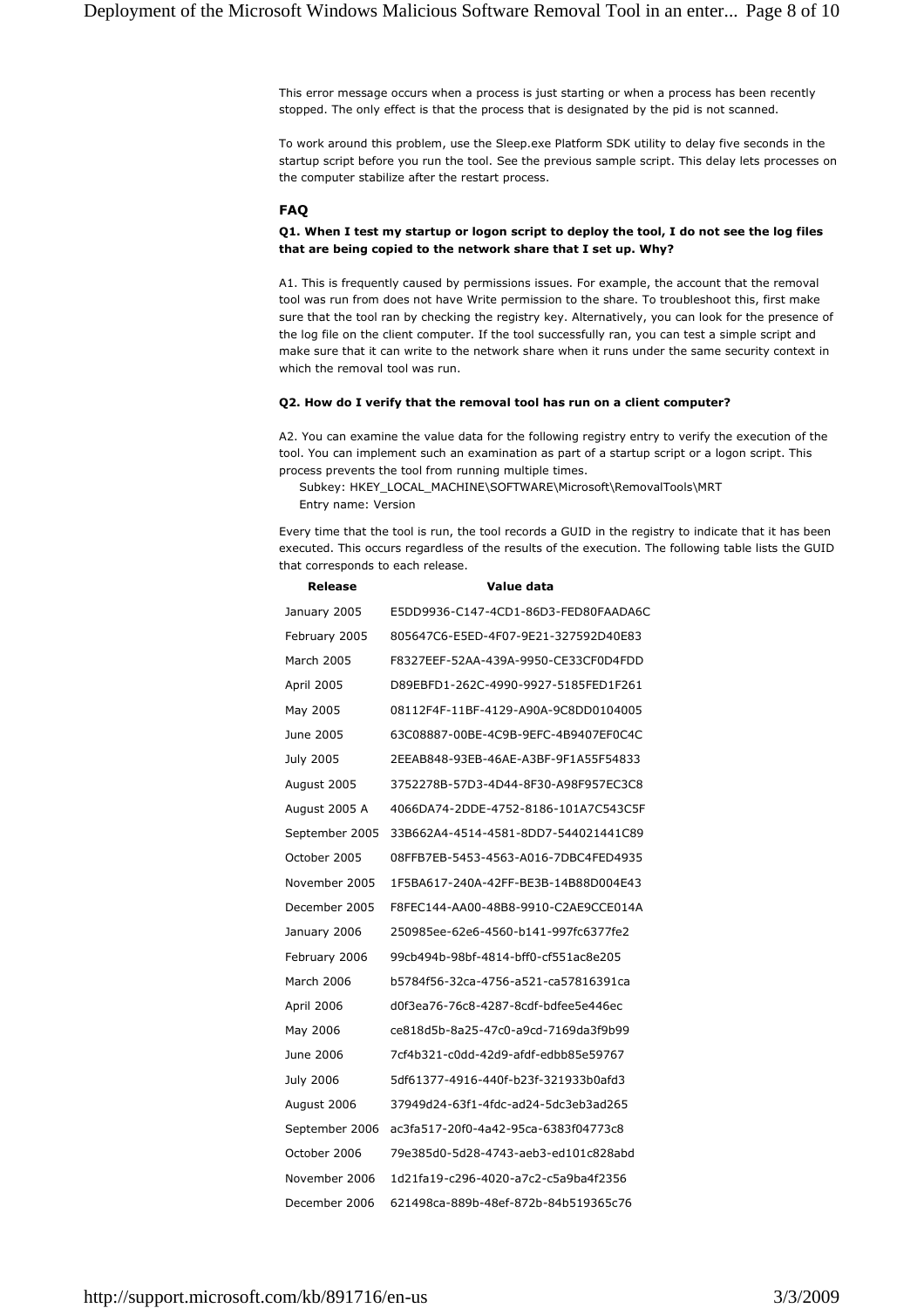| January 2007     | 2F9BC264-1980-42b6-9EE3-2BE36088BB57 |
|------------------|--------------------------------------|
| February 2007    | FFCBCFA5-4EA1-4d66-A3DC-224C8006ACAE |
| March 2007       | 5ABA0A63-8B4C-4197-A6AB-A1035539234D |
| April 2007       | 57FA0F48-B94C-49ea-894B-10FDA39A7A64 |
| May 2007         | 15D8C246-6090-450f-8261-4BA8CA012D3C |
| June 2007        | 234C3382-3B87-41ca-98D1-277C2F5161CC |
| July 2007        | 4AD02E69-ACFE-475C-9106-8FB3D3695CF8 |
| August 2007      | 0CEFC17E-9325-4810-A979-159E53529F47 |
| September 2007   | A72DDD48-8356-4D06-A8E0-8D9C24A20A9A |
| October 2007     | 52168AD3-127E-416C-B7F6-068D1254C3A4 |
| November 2007    | EFC91BC1-FD0D-42EE-AA86-62F59254147F |
| December 2007    | 73D860EC-4829-44DD-A064-2E36FCC21D40 |
| January 2008     | 330FCFD4-F1AA-41D3-B2DC-127E699EEF7D |
| February 2008    | 0E918EC4-EE5F-4118-866A-93f32EC73ED6 |
| March 2008       | 24A92A45-15B3-412D-9088-A3226987A476 |
| April 2008       | F01687B5-E3A4-4EB6-B4F7-37D8F7E173FA |
| May 2008         | 0A1A070A-25AA-4482-85DD-DF69FF53DF37 |
| June 2008        | 0D9785CC-AEEC-49F7-81A8-07B225E890F1 |
| <b>July 2008</b> | BC308029-4E38-4D89-85C0-8A04FC9AD976 |
| August 2008      | F3889559-68D7-4AFB-835E-E7A82E4CE818 |
| September 2008   | 7974CF06-BE58-43D5-B635-974BD92029E2 |
| October 2008     | 131437DE-87D3-4801-96F0-A2CB7EB98572 |
| November 2008    | F036AE17-CD74-4FA5-81FC-4FA4EC826837 |
| December 2008    | 9BF57AAA-6CE6-4FC4-AEC7-1B288F067467 |
| December 2008    | 9BF57AAA-6CE6-4FC4-AEC7-1B288F067467 |
| January 2009     | 2B730A83-F3A6-44F5-83FF-D9F51AF84EA0 |
| February 2009    | C5E3D402-61D9-4DDF-A8F5-0685FA165CE8 |
|                  |                                      |

# **Q3. How can I disable the infection-reporting component of the tool so that the report is not sent back to Microsoft?**

A3. An administrator can choose to disable the infection-reporting component of the tool by adding the following registry key value to computers. If this registry key value is set, the tool will not report infection information back to Microsoft.

Subkey: HKEY\_LOCAL\_MACHINE\SOFTWARE\Policies\Microsoft\MRT Entry name: \DontReportInfectionInformation

Type: REG\_DWORD Value data: 1

This functionality is automatically disabled if the following registry key value exists: HKEY\_LOCAL\_MACHINE\SOFTWARE\Policies\Microsoft\Windows\WindowsUpdate\WUServer

This registry key value indicates that the computer is connected to an SUS server.

# **Q4. With the March 2005 release, data in the Mrt.log file appears to have been lost. Why was this data removed, and is there a way for me to retrieve it?**

A4. Starting with the March 2005 release, the Mrt.log file is being written as a Unicode file. To make sure of compatibility, when the March 2005 version of the tool is run, if an ANSI version of the file is on the system, the tool will copy the contents of that log to Mrt.log.old in %WINDIR% \debug and create a new Unicode version of Mrt.log. Like the ANSI version, this Unicode version will be appended to with each successive execution of the tool.

### **APPLIES TO**